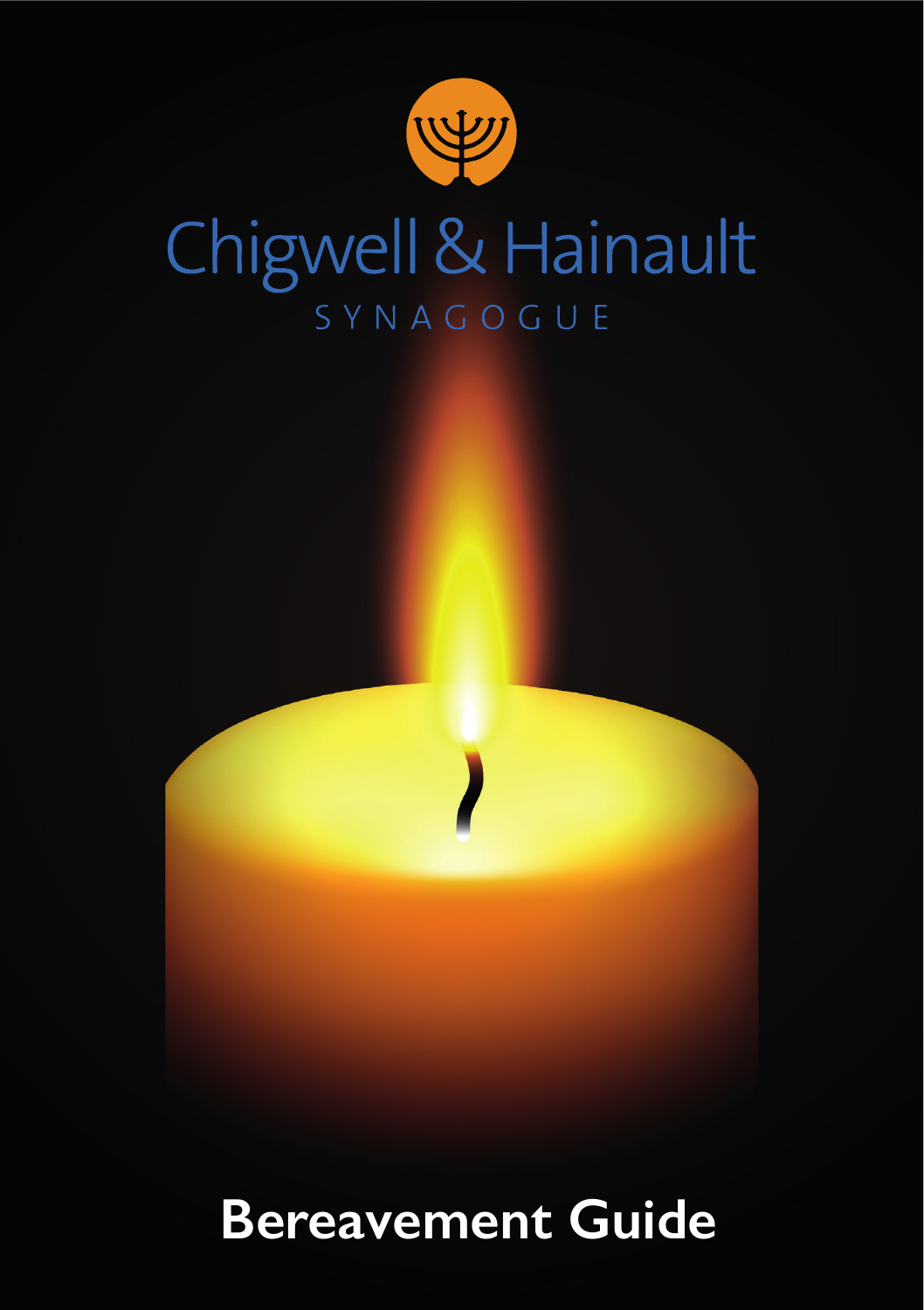#### **Chigwell and Hainault Synagogue Bereavement Guide**

Losing a loved one is a traumatic time and often one of great stress. Set out below is a practical step by step guide which should prove helpful at the most difficult of times.

Contact the Rabbi via the Shul Office (0208 500 2451) who will offer guidance and support.

Immediately after your loved one passes on obtaining a medical cause of death certificate from the doctor or hospital, stating the cause of death. This should currently be issued electronically and sent directly to the registrar, please ask that this also be emailed to the burial office at bbo@usburial.org.uk.

In the case the coroner needs to get involved this can cause significant delays to the burial. Your Rabbi can contact the relevant people to try and fast track this process where possible.

Contact the Registrar for Births and Deaths in the vicinity where the death occurred. They will make a telephone appointment with you to electronically issue the death certificate. Again, please request that this is also sent to the burial office at bbo@usburial.org.uk

Advise the burial office 020 8950 7767 once you have been issued with the relevant documentation and they will liaise with your rabbi to arrange a time for the funeral. The out of ours burial office number is 07957 119 119

#### **Laws of mourning between the death and burial**

After a loved one has passed away there may be a delay for a day or more before the burial takes place. During this time the mourner is classified as an 'Onain' meaning one who is in deep distress. An Onain is exempt from all positive mitzvot so he/she can focus on arranging the burial and showing respect for their deceased relative.

For example, an onain refrains from the following: wearing tefillin/counting towards the minyan/saying kaddish, prayers/blessings and learning Torah.

## **During this time one refrains from:**

Engaging in business Haircuts or shaving Eating meat and drinking wine Showering/bathing for pleasure Marital relations Joyous activities

An Onain however does not start to sit on a shiva chair or change into non-leather shoes until after the burial. In addition, mourners during the shiva week may eat and drink wine.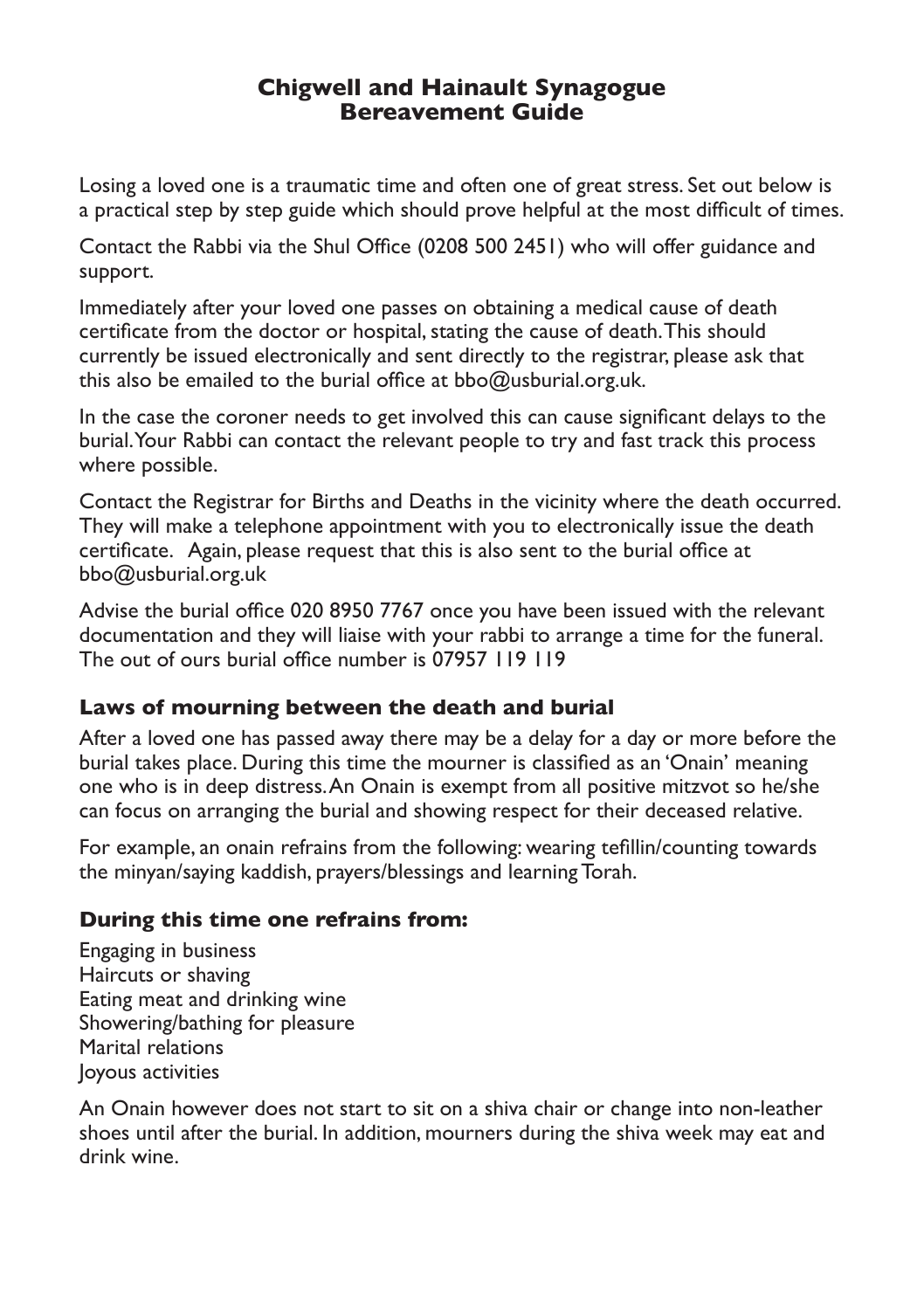### **The Funeral**

At the grounds the Rabbi will perform Kriah which symbolizes the permanent rent that has taken place in the mourners lives. These torn clothes are then worn throughout the shiva period, except for Shabbat. It is sensible not to wear good or new clothes for this purpose. Garments that are torn include: a suit jacket, cardigan or sweater and shirts or blouses.

The funeral prayers are said followed by eulogies. Those assembled escort the bier to be buried. Immediate family members will be asked to help fill in the grave and should replace the shovel or trowel (used by women) to the ground to avoid passing to the next person. Then other people are called forward to help fill in the grave. It is a mitzvah to make sure the bier is completely covered by earth by those in attendance.

Back at the hall the remaining prayers are said followed by kaddish, the memorial prayer and kaddish again. There is a special kaddish to be recited by those mourning a parent and transliterations for this special kaddish and the regular mourners kaddish in the back of the prayer books at the grounds.

The mourners then will either choose to sit on low chairs as people file past and offer brief condolences or will walk between two rows formed by those gathered. Those comforting the mourners recite the traditional greeting:

םִיַלָׁשּוריִו ןֹוּיִצ יֵלֵבֲא רָאְׁש ְךֹותְּב םֶכְתֶא םֵחַנְי םֹוקָּמַה

May G-d comfort you among the rest of the mourners of Zion and Jerusalem/ Hamakom yenakhem etekhem betokh shaar avelay tziyon viyrushalayim

If you would like the levaya and or the Shiva to be zoomed this can be arranged.

#### **The Meal of Condolence**

After returning home from the funeral, it is the practice for neighbours or friends to prepare the first meal that the mourners eat. This is called Seudat Havra'ah - the Meal of Condolence. It usually consists of bagels (or soft round rolls) and hard boiled eggs, accompanied by a drink. It is not the custom for food or drink to be provided for friends and family on returning to the shiva house. However, those who have travelled a long way may be offered some light refreshment.

#### **Preparing the Shiva house prior to the funeral**

A candle should burn throughout the shiva period.

Two candles in candlesticks should burn during every prayer service. These may be extinguished and used more than once.

It is the custom to cover the mirrors in the home of the mourner, in the rooms that he/she will use (there is no need to cover television screens). The coverings can be removed for Shabbat.

Those classified as mourners are the parents, brothers/sisters, spouse or children of your loved one. These are the only people for whom the laws of mourning apply.

All mourners should sit on low chairs, which can be obtained from your local synagogue.

A shiva house should not be treated as a social occasion and traditionally visitors wait for the mourner to initiate conversation.

There is no issue for the mourners to respond 'thank you' to those offering condolences.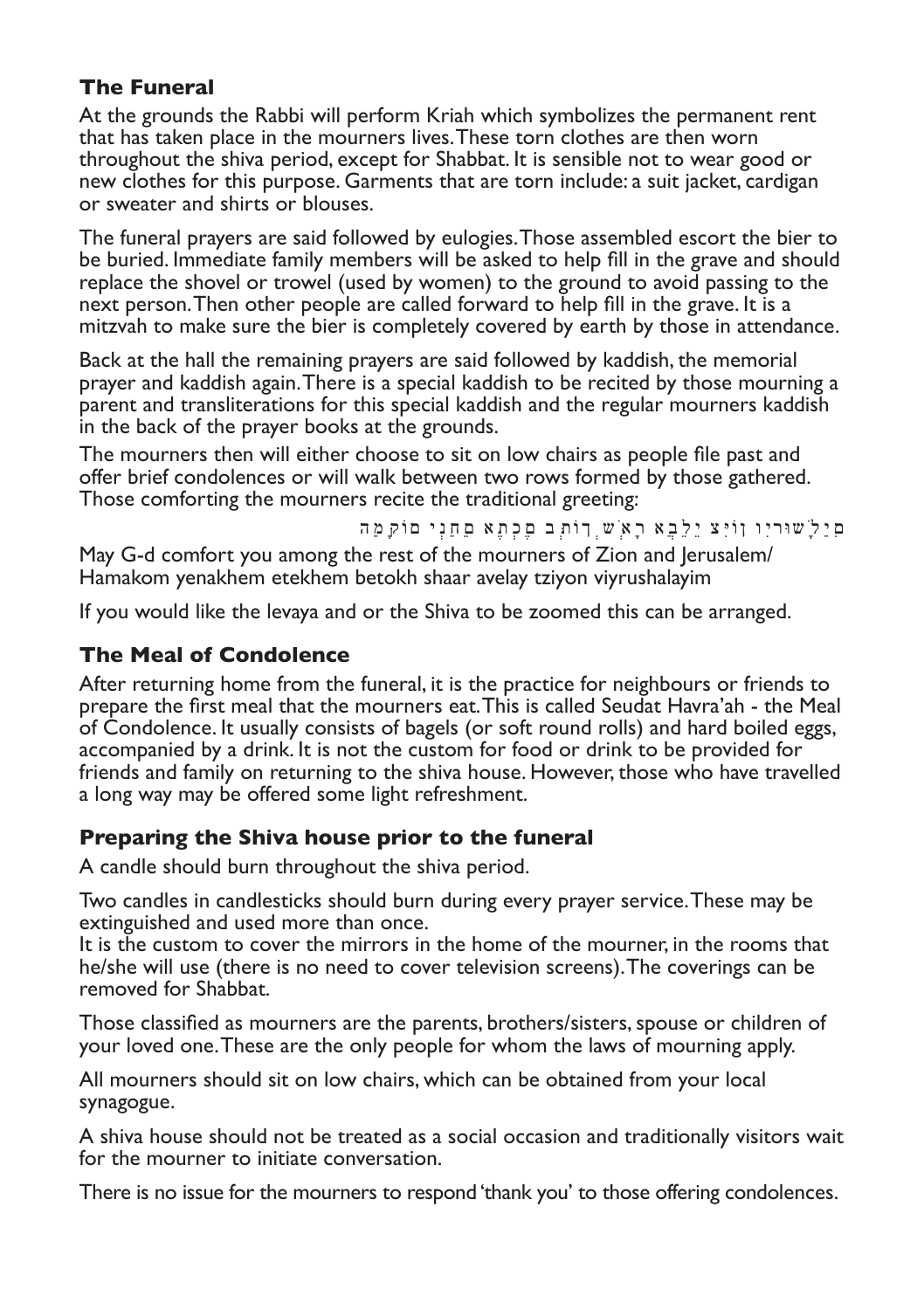# **Post Shiva period**

On the 7th day from the funeral, (the day of the funeral counts as day one) the mourners 'get up' from sitting shiva. The mourners may now go back to work, change out of their torn clothes, wear leather shoes, resume learning Torah and marital relations.

If mourning for parents the additional mourning restrictions (see below) remain in place for a whole year. For all other immediate relatives the restrictions remain until the morning of the 30th day from the funeral:

Haircuts and shaving Listening to music/attending concerts/parties Buying a new home/furniture/clothes Kaddish and Yahrzeit

Kaddish for parents is recited for 11 hebrew months minus one day from the date of the burial and the first yahrzeit is observed 12 hebrew months from the date of death.

If the burial was delayed 3 days or more from the date of death, then the first yahrzeit is observed on the date of burial and all subsequent yahrzeits on the hebrew anniversary of the death.

#### **Below are some of the customs which are followed during the Yahrzeit period:**

The family will light a Yahrzeit candle at the beginning of the Yahrzeit (this begins at night) It should stay alight for 24 hours.

Family and friends visit the grave of their loved one where psalms (tehillim) and the mourners kaddish prayer are recited. (In order to recite the Kaddish, a minyan of 10 men is required.)

A call up to the Torah (aliyah) is arranged for a male mourner if the Yahrzeit falls on either a Monday, Thursday or Shabbat. The Rabbi will also say a short prayer for the departed.

On the day of the Yahrzeit, a male relative of the deceased will usually lead one of the prayer services (if he is able to do so).

At shul on the day of the Yahrzeit, the family can provide some refreshments to make a L'Chaim and the Rabbi or family member will sometimes give a short D'var Torah in memory of their loved one.

On Shabbat, a family may wish to sponsor the Kiddush or Seuda Shelishit in memory of their loved one.

The Yahrzeit is one in which we reflect on the lives of our loved ones and the legacy they left, and through good deeds and learning Torah we can help to uplift the spirit of the departed.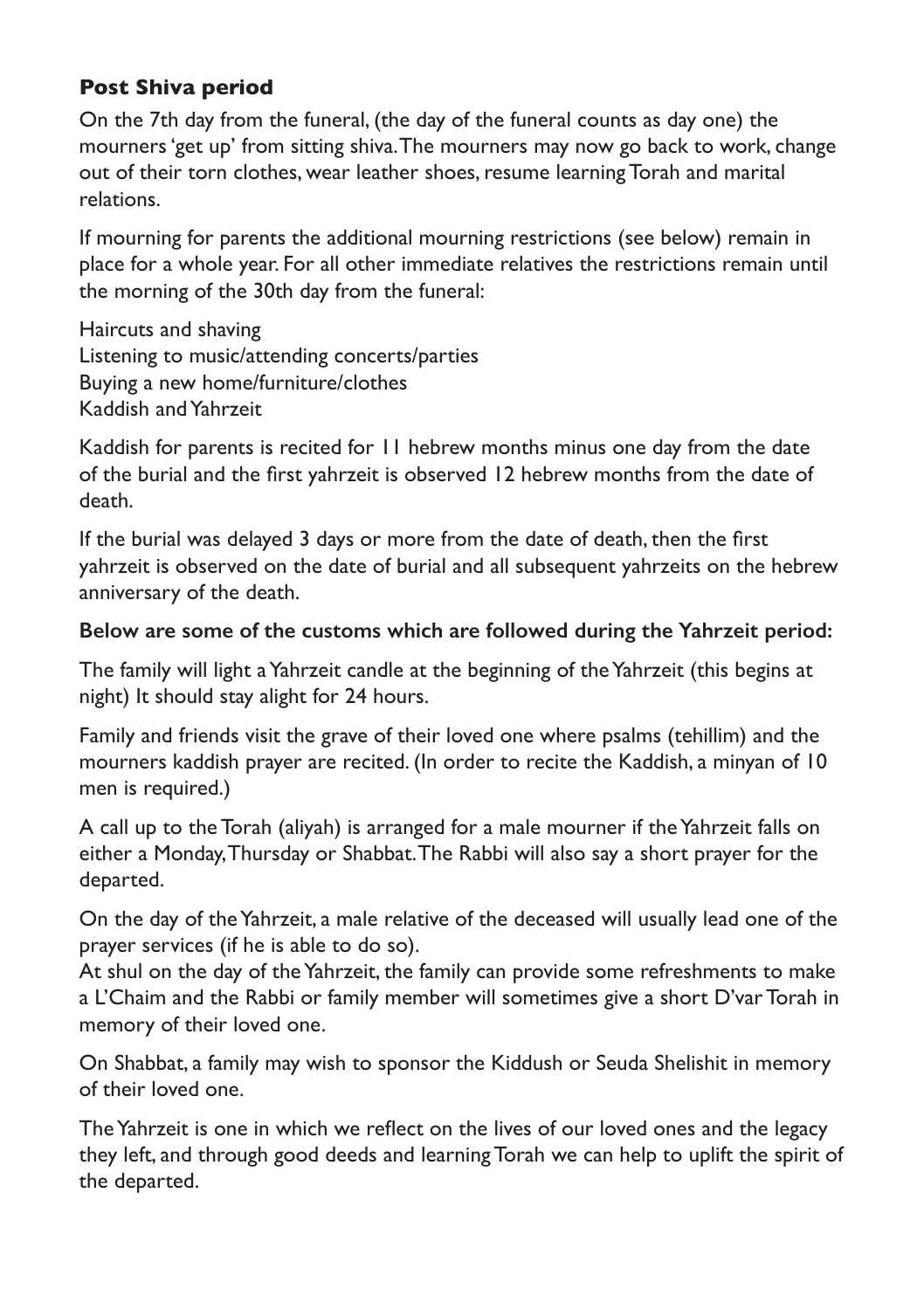# **Yizkor**

Yizkor is a short prayer recited four times a year during the Jewish festivals of Yom Kippur, Shemini Atzeret, 8th Day Pesach and 2nd Day Shavuot. Yizkor means to 'remember' and is a way for a relative of the deceased to make a personal request of God, that in return for an act of charity, God will uplift the soul of the relative in the spiritual world.

This helps to strengthen the connection between the deceased and their relatives who carry out these positive acts. This benefit their dearly departed and also improve their actions in this world.

The custom is not to say Yizkor during the first year of mourning a relative.